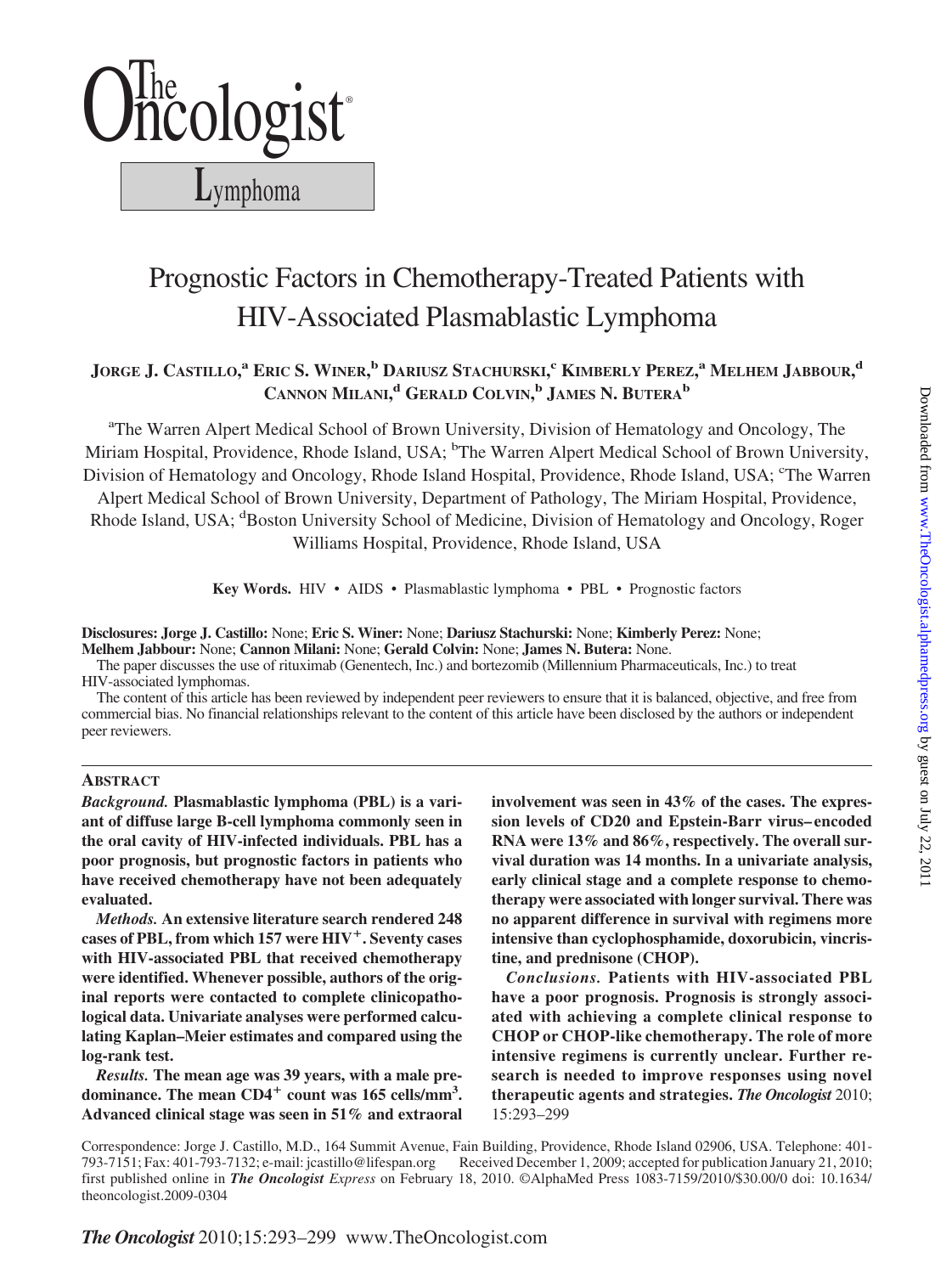#### **INTRODUCTION**

Plasmablastic lymphoma (PBL) is a distinct variant of diffuse large B-cell lymphoma (DLBCL) and is strongly associated with HIV infection. PBL was initially described in 1997, arising most commonly in the oropharyngeal area of HIV-infected individuals [1]. Pathologically, PBL lacks expression of CD20, but because of its plasmacytic differentiation, expresses plasma cell markers such as CD38, CD138, or MUM1 (multiple myeloma oncogene 1). The clinical course of PBL is characteristically aggressive, with a reported median overall survival (OS) time of 15 months [2]. However, spontaneous regression with antiretroviral therapy (ART) has been reported [3–5], as well as prolonged and durable responses to chemotherapy [6–10].

Several prognostic factors have been identified in HIVassociated lymphomas; these include the International Prognostic Index (IPI) score [11] and  $CD4^+$  cell count [12], among others. Data on prognostic factors in PBL are lacking and these analyses are unlikely to be performed prospectively given the rarity of this malignancy, which accounts for -2% of all HIV-associated lymphoma cases [13]. The identification of prognostic factors in this population may allow a better understanding of the biology of this disease.

The principal objective of this study was to identify, from a thorough literature search, potential prognostic factors for survival in HIV-associated PBL patients who have undergone chemotherapy. A secondary objective was to describe their clinicopathological characteristics.

#### **METHODS**

#### **Search**

An extensive literature search was undertaken using Pubmed/MEDLINE from January 1997 through September 2009. The search key was "plasmablastic lymphoma." Our search included letters to the editor, case reports, and case series in all languages for which relevant clinicopathological information was available; the minimum criteria for inclusion were a pathological diagnosis of PBL according to the World Health Organization classification, age, sex, Ann Arbor clinical stage, chemotherapy received, response to chemotherapy, final outcome, and OS in months. Patients who did not fulfill all the minimum criteria, patients with a negative or unknown HIV status and patients who experienced a complete remission (CR) without ever receiving chemotherapy were excluded.

### **Data Gathering**

Additional clinical data included  $CD4<sup>+</sup>$  cell count, use of ART, Eastern Cooperative Oncology Group performance

status score, lactate dehydrogenase (LDH) levels, sites of involvement (oral versus extraoral), bone marrow involvement, presence of B symptoms, and cause of death. Additional pathological data included immunohistochemical expression of CD20, Epstein-Barr virus (EBV)-encoded RNA (EBER) [14] and Ki67, and cytogenetic abnormalities. Attempts to contact the authors of the original papers were done, whenever necessary, in order to obtain additional data. Approximately 40% of the authors were contacted by e-mail, with a response rate of 30%.

#### **Statistical Analysis**

Clinicopathological variables were dichotomized to facilitate analysis and are presented using descriptive methods. The OS time was defined as the time, in months, elapsed between the date of diagnosis and the date of death or last follow-up. The  $\chi^2$  test was used to evaluate the association between the clinicopathological variables and response to chemotherapy and final outcome. Univariate analyses were done using Kaplan–Meier survival estimates, which were compared using the log-rank test.  $p$ -values  $\leq$  .004 were considered statistically significant, according to a Bonferroni correction for multiple observations. Calculations and graphs were obtained using MedCalc statistical software (Mariakerke, Belgium).

#### **RESULTS**

#### **Search Results**

Our initial search resulted in 116 articles. After reviewing the titles and abstracts, 33 articles were deemed not eligible because they were reviews, editorials, or laboratory experiments; 83 articles were selected for full-text retrieval. In total, 248 cases were extracted, from which 157 were  $HIV^+$ . After excluding cases that did not meet our minimum inclusion criteria, 70 cases were deemed appropriate for this study. Cases originated from several countries, including the U.S., Canada, Germany, Italy, Spain, Greece, The Netherlands, India, Japan, Argentina, and Australia.

#### **Clinicopathological Characteristics**

The main characteristics of HIV-associated PBL can be seen in Table 1. The median age at presentation was 38.8 years (range, 3– 60 years). The male-to-female ratio was 4:1 (56 male and 14 female cases). In regard to HIV-related characteristics, the mean  $CD4^+$  cell count was 165 cells/  $mm<sup>3</sup>$  (range, 3–484 cells/mm<sup>3</sup>), and 37% of cases received ART. Among the lymphoma-related clinical characteristics, performance status and LDH level were seldom reported (14% of the time in both cases); advanced clinical stage (3 and 4) was seen in 51% of the patients. Fifty-seven

 $\widehat{\text{On}}^{\text{The}}$ ologist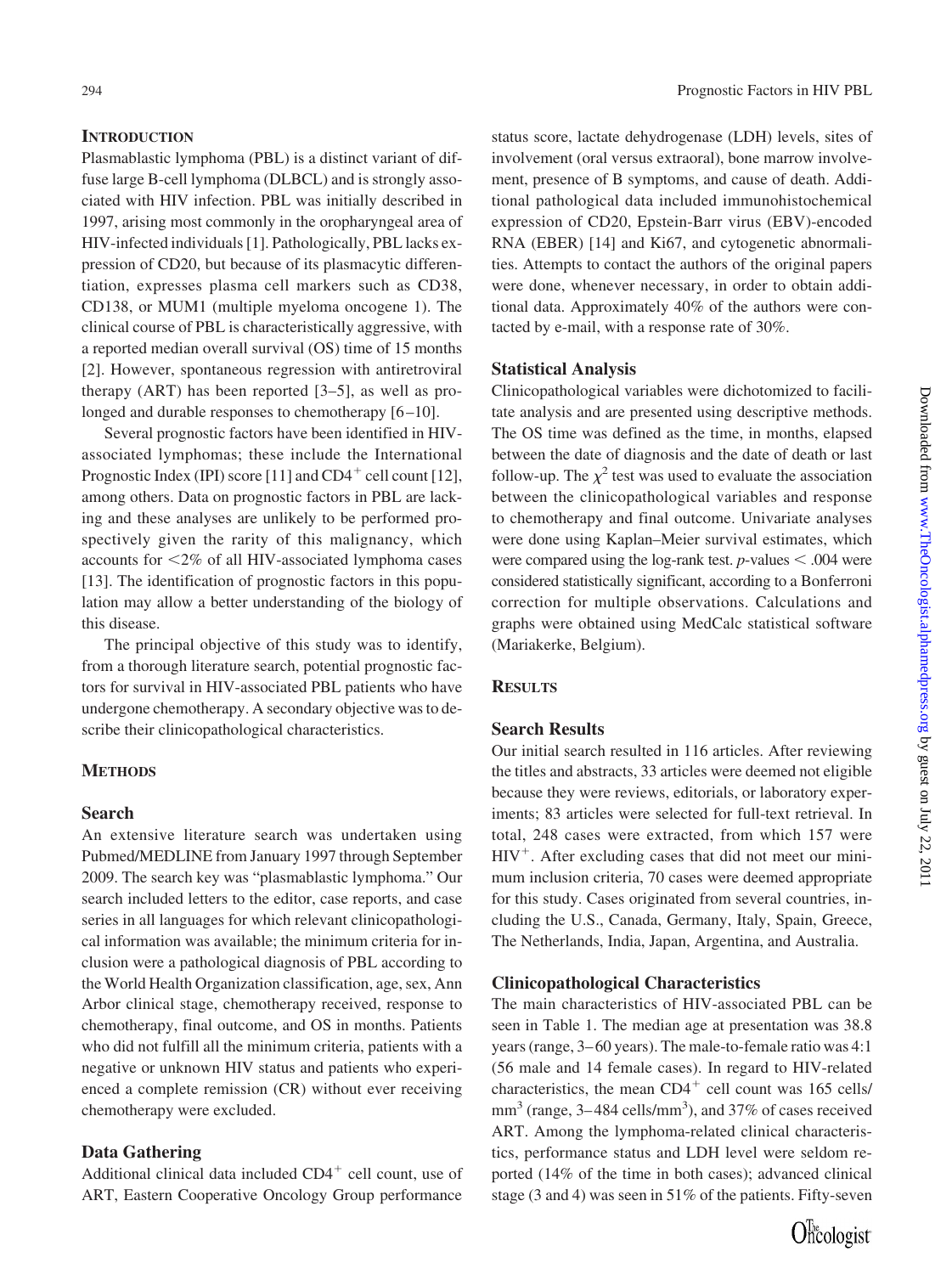| <b>Characteristic</b>                    | n  | Percentage |
|------------------------------------------|----|------------|
| Age $(n = 70)$                           |    |            |
| $<$ 40 yrs                               | 28 | 40%        |
| $\geq 40$ yrs                            | 42 | 60%        |
| $CD4^+$ cell count ( $n = 29$ )          |    |            |
| $<$ 200/mm <sup>3</sup>                  | 18 | 62%        |
| $<$ 100/mm <sup>3</sup>                  | 13 | 45%        |
| $<$ 50/mm <sup>3</sup>                   | 11 | 38%        |
| Clinical stage ( $n = 70$ )              |    |            |
| Early $(1 \text{ or } 2)$                | 34 | 49%        |
| Advanced (3 or 4)                        | 36 | 51%        |
| Site of involvement ( $n = 70$ )         |    |            |
| Oral                                     | 40 | 57%        |
| Extraoral                                | 30 | 43%        |
| Bone marrow involvement ( $n = 40$ )     |    |            |
| Yes                                      | 7  | 18%        |
| N <sub>0</sub>                           | 33 | 82%        |
| Chemotherapy ( $n = 70$ )                |    |            |
| CHOP or CHOP-like                        | 35 | 50%        |
| More intensive than CHOP                 | 16 | 23%        |
| Other regimen                            | 19 | 27%        |
| Response to chemotherapy ( $n = 70$ )    |    |            |
| Complete response                        | 32 | 46%        |
| Partial response                         | 22 | 31%        |
| No response                              | 16 | 23%        |
| Cause of death ( $n = 39$ )              |    |            |
| Lymphoma progression                     | 28 | 72%        |
| Infections, including                    | 9  | 23%        |
| opportunistic                            |    |            |
| Unrelated                                | 2  | 5%         |
| CD20 expression $(n = 51)$               |    |            |
| Positive or weakly positive              | 6  | 12%        |
| Negative                                 | 45 | $88\%$     |
| EBER in situ hybridization<br>$(n = 42)$ |    |            |
| Positive                                 | 36 | 86%        |
| Negative                                 | 6  | 14%        |
| Ki67 expression ( $n = 22$ )             |    |            |
| $\geq 80\%$                              | 14 | 64%        |
| $<$ 80%                                  | 8  | 36%        |

**Table 1.** Selected clinicopathological characteristics of 70

percent of cases presented with oral involvement, 18% presented with bone marrow involvement, and 37% presented

encoded RNA.



**Figure 1.** Kaplan–Meier overall survival (OS) estimate in 70 patients with HIV-associated plasmablastic lymphoma treated with chemotherapy.

with B symptoms. The overall response rate (ORR) to chemotherapy was 77% (CR, 46%; partial response [PR], 31%), with 57% of the patients deceased at the time of publication of their respective report. The most common cause of death was lymphoma progression (72%). Within the pathological features, CD20 was expressed in 13% of patients, EBER was positive in 86% of patients, and Ki67 expression  $\geq 80\%$  was seen in 64% of the cases. Of note, *MYC*/*IgH* rearrangement was reported in five patients. In regard to chemotherapy, 50% of the patients were treated with cyclophosphamide, doxorubicin, vincristine, and prednisone (CHOP) or CHOP-like regimens, 23% were treated with regimens more intensive than CHOP, such as the EPOCH, HyperCVAD, and CODOX-M/IVAC regimens, and 27% received other therapies or unspecified regimens; 19% received radiotherapy and 10% received intrathecal methotrexate.

#### **Survival Analysis**

The median OS time for the entire group was 14 months, with a 5-year OS rate of 31% (Fig. 1). In the univariate analysis (Table 2), the variables associated with longer survival were early clinical stage (Fig. 2A) and a CR to chemotherapy (Fig. 2B). When evaluating survival in patients obtaining a CR and a PR, there was a statistically significant survival advantage for the former group (median OS time, not reached versus 11 months;  $p < .0001$ ). Patients obtaining a PR had a significantly longer survival time than patients who did not achieve a response (median OS time, 11 months versus 3.5 months;  $p < .0001$ ). Although a very small subset  $(n = 5)$ , patients with HIV-associated PBL who carried a *MYC*/*IgH* translocation had a very poor median OS time of 3 months (data not shown). When evaluat-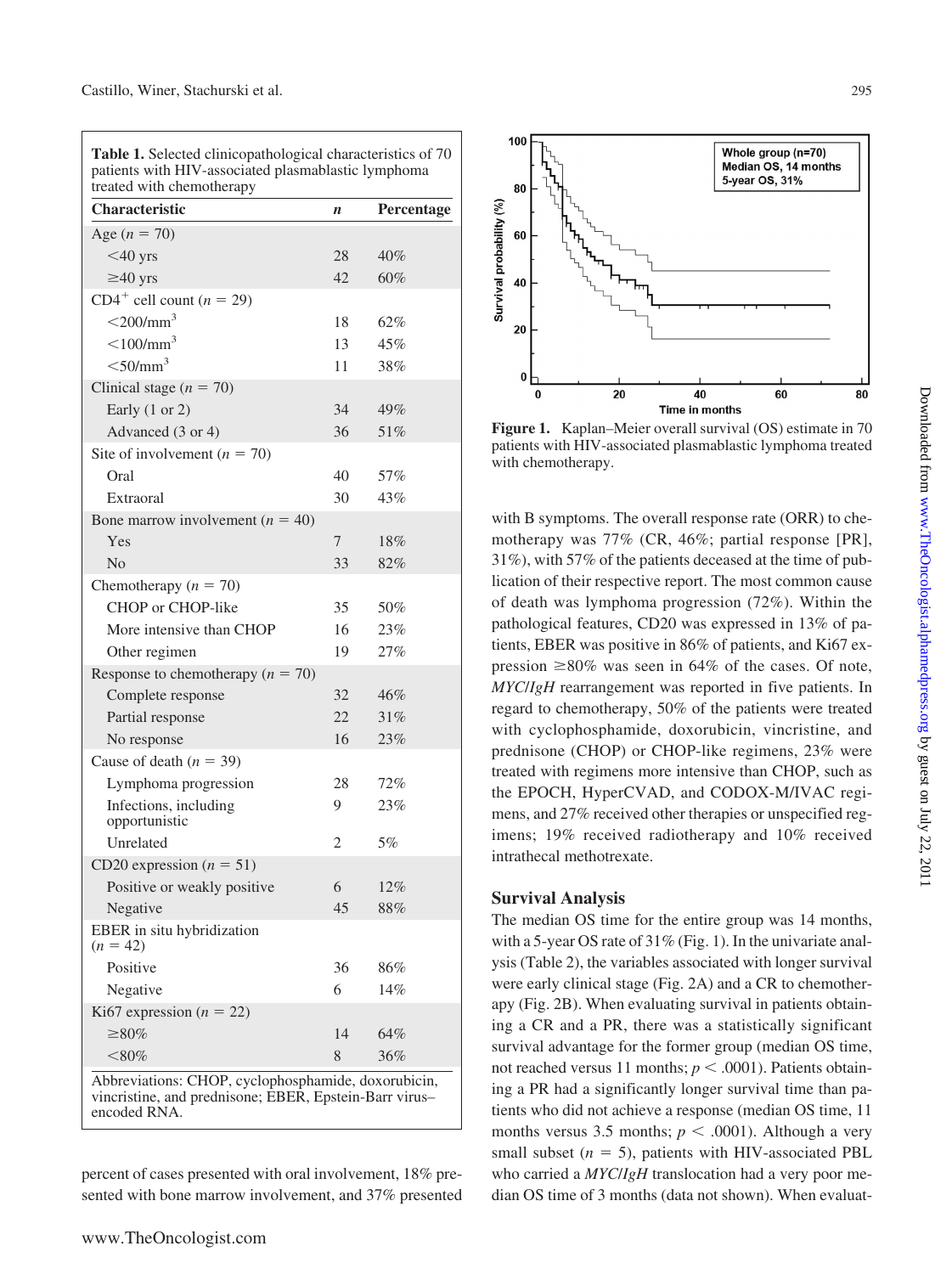| <b>Variable</b>            | OS (mos)       | Hazard ratio (95% CI) | $p$ -Value |
|----------------------------|----------------|-----------------------|------------|
| Age                        |                |                       |            |
| $<$ 40 yrs                 | 16             | 1.0                   |            |
| $\geq 40$ yrs              | 11             | $1.21(0.61 - 2.39)$   | .58        |
| $CD4^+$ cell count         |                |                       |            |
| $\leq$ 200/mm <sup>3</sup> | $\rm NR$       | 1.0                   |            |
| $>200/\text{mm}^3$         | 18             | $1.75(0.55 - 5.56)$   | .35        |
| Use of ART                 |                |                       |            |
| Yes                        | NR             | 1.0                   |            |
| Never                      | $\overline{7}$ | $3.29(1.28 - 8.48)$   | .01        |
| Clinical stage             |                |                       |            |
| Early $(1 or 2)$           | 28             | 1.0                   |            |
| Advanced (3 or 4)          | 8              | $3.13(1.64 - 6.25)$   | .0007      |
| Response                   |                |                       |            |
| <b>CR/PR</b>               | 27             | 1.0                   |            |
| No response                | 3.5            | 122.19 (36.44-409.68) | < .0001    |
| Site of involvement        |                |                       |            |
| Oral                       | 16             | 1.0                   |            |
| Extraoral                  | 11             | $1.07(0.55 - 2.07)$   | .84        |
| Bone marrow involvement    |                |                       |            |
| N <sub>o</sub>             | 13             | 1.0                   |            |
| Yes                        | $\overline{7}$ | $6.31(1.55-25.68)$    | .01        |
| <b>B</b> symptoms          |                |                       |            |
| Absent                     | 18             | 1.0                   |            |
| Present                    | 6              | $3.36(1.06-10.61)$    | .04        |
| CD20 expression            |                |                       |            |
| Positive                   | 18             | 1.0                   |            |
| Negative                   | 12             | $1.02(0.29 - 3.58)$   | .97        |
| <b>EBER</b> expression     |                |                       |            |
| Negative                   | 20             | 1.0                   |            |
| Positive                   | 11             | $1.01(0.33 - 3.07)$   | .99        |
| Ki67 expression            |                |                       |            |
| $<\!\!80\%$                | NR             | 1.0                   |            |
| $\geq 80\%$                | 11             | $4.60(1.35-15.67)$    | .02        |

**Table 2.** Univariate analysis of prognostic factors for survival in 70 patients with HIV-associated plasmablastic lymphoma

ing the role of chemotherapy, regimens more intensive than CHOP did not seem to confer a survival advantage (Fig. 3); there was no difference in the clinical stage distribution be-

tween the two groups ( $p = .66$ ).

# **DISCUSSION**

PBL is a rare lymphoproliferative disorder initially reported in the oral cavity of HIV-infected individuals. PBL represents a challenging diagnosis given its atypical morphology and the lack of expression of pan-B-cell-related antigens such as CD20. Pathologically, the differential diagnosis of PBL includes Burkitt's lymphoma with plasmacytic differentiation, anaplastic variants of DLBCL, and poorly differentiated carcinomas. PBL also constitutes a therapeutic challenge, because patients are usually severely immunosuppressed or undergoing treatment with ART, increasing the potential for adverse events, such as opportunistic infections, and pharmacokinetic interactions with chemotherapy.

Officologist<sup>-</sup>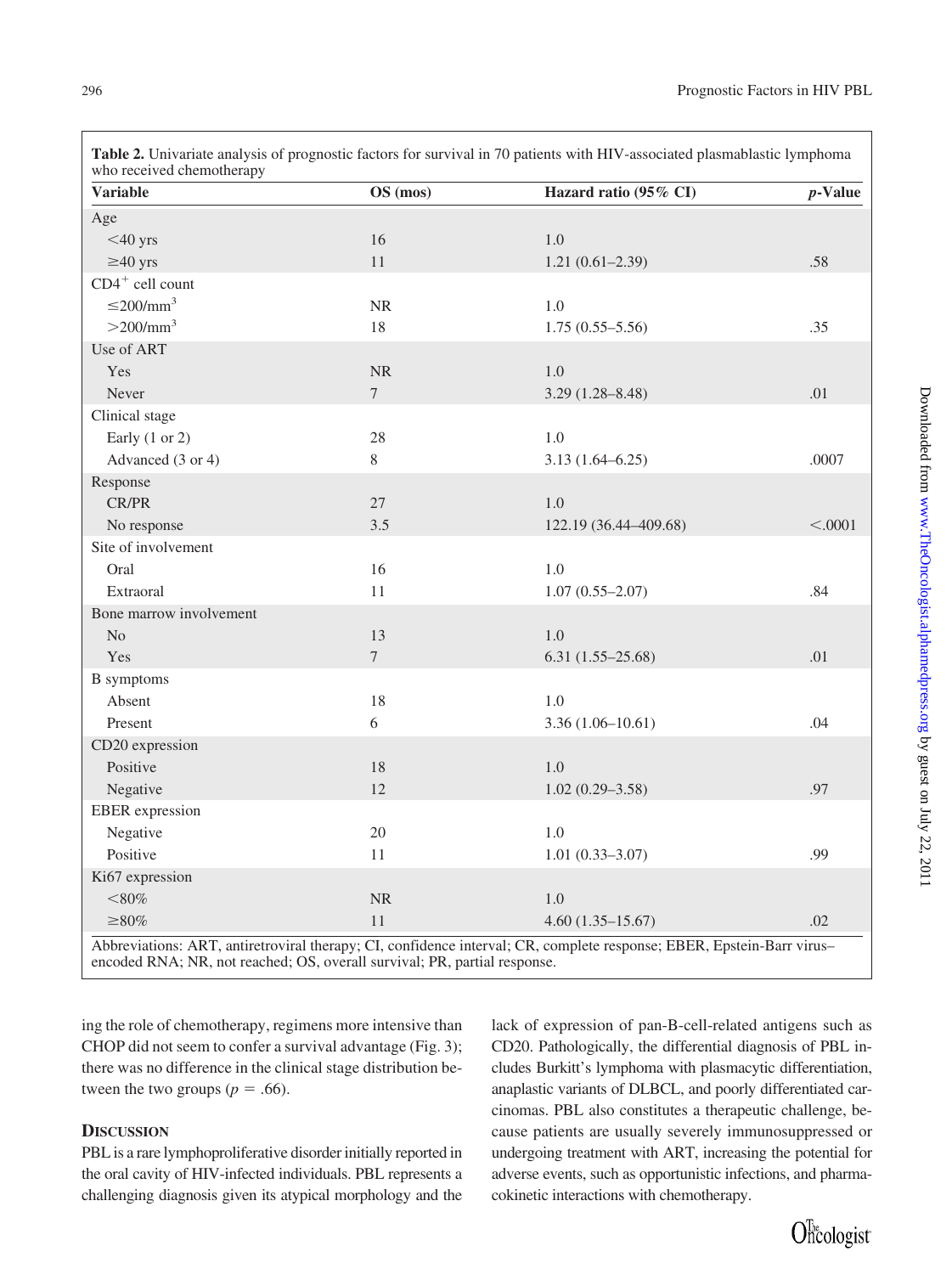

**Figure 2.** Kaplan–Meier survival estimate in patients with HIV-associated plasmablastic lymphoma treated with chemotherapy according to clinical stage **(A)** and response to therapy **(B)**.



**Figure 3.** Kaplan–Meier survival estimate in 70 patients with HIV-associated plasmablastic lymphoma according to chemotherapy regimen received.

Abbreviation: CHOP, cyclophosphamide, doxorubicin, vincristine, and prednisone.

The clinicopathological characteristics of this group of patients were similar to those seen in prior reports [2, 15]. HIV-associated PBL more frequently affects younger male individuals with  $CD4^+$  cell counts  $\langle 200/\text{mm}^3$ . Oral sites are the sites most commonly involved, although extraoral PBL has emerged, likely as a result of greater recognition of this disease among clinicians and pathologists, as well as better diagnostic methods. Clinicians treat PBL similarly to other aggressive lymphomas— half the cases reported were treated with CHOP or CHOP-like regimens. However, there was a significant portion of patients who were treated with more intensive regimens, likely reflecting the overall dissatisfaction with the historical results obtained with CHOP. However, based on our results, there was no evidence of longer survival with more intensive regimens. It

should be realized that higher intensity therapies were possibly given to patients with higher risk disease, who may have a worse prognosis, introducing a potential bias in our results.

Chemotherapy, however, can induce an ORR of 77%, but, despite this, the OS time remains short, at 14 months (28 months in early stages and 8 months in advanced stages). Likely explanations for this poor prognosis are: (a) the relapsing nature of PBL, which can be influenced by immunosuppression, because many relapses were seen in patients who stopped ART; (b) the chemoresistance of PBL, because the most common cause of death was lymphoma progression; and (c) the development of infectious complications, because this was the second most common cause of death.

Little is known about potential prognostic indicators in HIV-associated PBL. In fact, a recent review failed to demonstrate an association between survival and several clinicopathological characteristics [2]. A potential reason for this lack of association is that many patients did not receive chemotherapy, most likely because of their poor performance status, whereas other patients achieved sustained remissions with the institution of ART alone. In order to overcome these shortcomings, only chemotherapy-treated patients were included in this analysis.

The median OS duration seen this group of HIV-associated PBL patients is concordant with a prior report [2]. The most commonly used prognostic tool in aggressive lymphomas is the IPI score. The IPI score has also been validated, although retrospectively, in a series of reports, and is considered by many to be the standard of care for risk stratification in HIV-associated lymphoma [11, 16, 17]. Unfortunately, in our study only a small fraction of the cases had available LDH levels and performance status scores, mak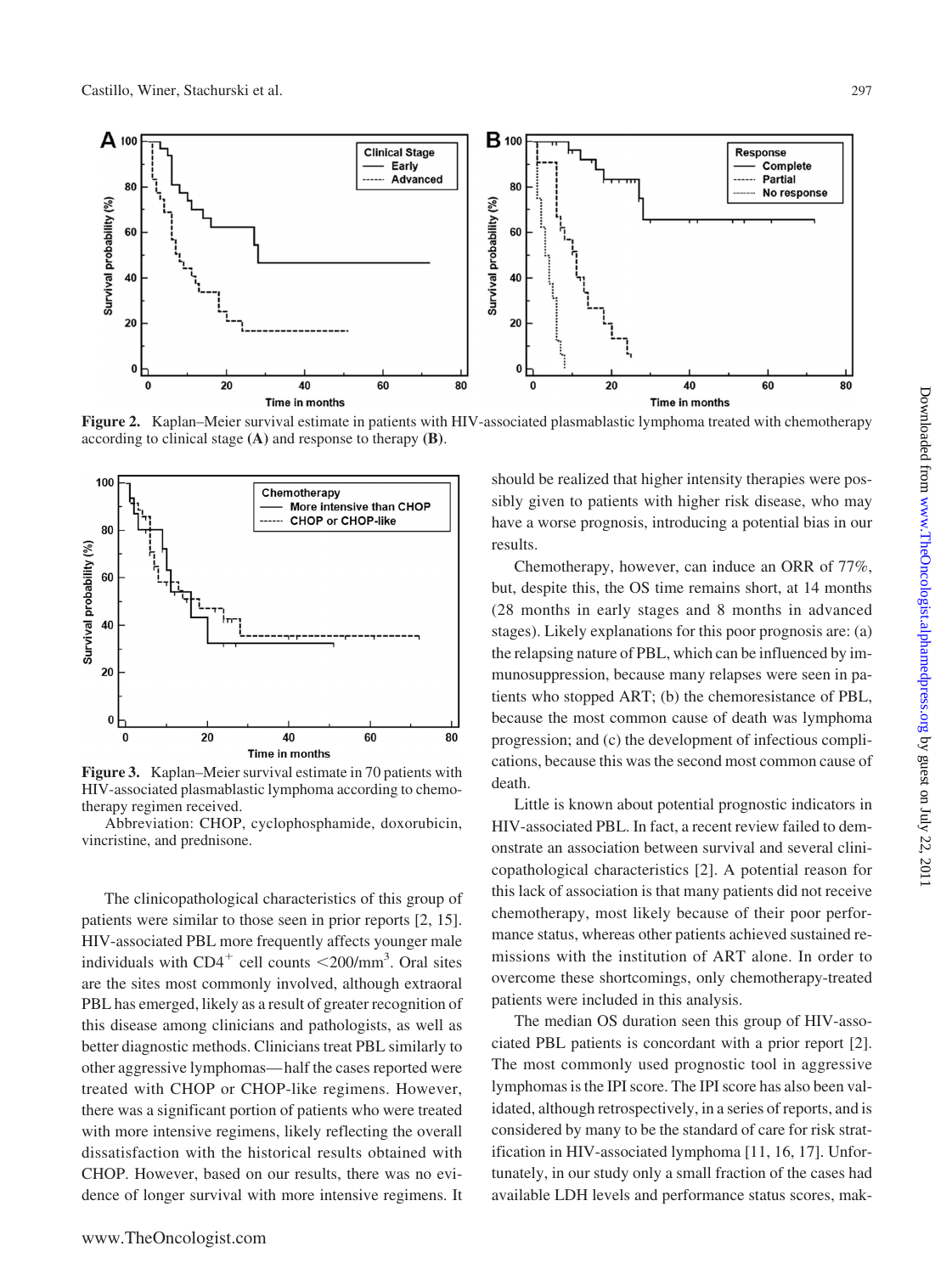ing the evaluation of the IPI score in HIV-associated PBL impossible. Despite this obstacle, several features were associated with survival, including response to therapy and clinical stage. Among other weaker factors were the use of ART and bone marrow involvement. The latter, however, could have been just a reflection of clinical stage. As with other aggressive lymphomas, achieving a response emerged as a prognostic factor for survival, and significant survival differences were seen in patients achieving a CR versus a PR and a PR versus no response. Because the use of more intensive chemotherapy or the degree of immunosuppression does not seem to play a role in survival, a potential explanation for the different responses could be based in the biological heterogeneity inherent to PBL [18].

Recent studies have identified a group of patients with DLBCL with concurrent *MYC* gene rearrangements treated with rituximab plus CHOP (the R-CHOP regimen) [19]. Such patients tend to have a worse prognosis and higher rates of central nervous system involvement. Some authors have suggested treating these patients with regimens used for Burkitt's lymphoma. Five patients in our series had translocations between chromosomes 8 and 14, which are typically seen in Burkitt's lymphoma [20–23]. Those patients presented with a CD4<sup>+</sup> cell count  $\leq$ 200/mm<sup>3</sup> (*n* = 4), advanced stage (*n* = 3), and extraoral involvement  $(n = 4)$ , had disease associated with EBV  $(n = 3)$  and an OS time of 3 months. None of those patients achieved a CR with chemotherapy; however, they did not receive chemotherapy regimens more intensive than CHOP. It is possible that these patients could have had Burkitt's lymphoma with plasmacytic differentiation misdiagnosed as PBL, although low  $CD4^+$  cell counts are not typical of Burkitt's lymphoma.

Currently, the treatment of HIV-associated PBL is not standardized, and because of the short survival duration seen, further research is needed to improve our therapies. By definition, the PBL cell of origin is a nongerminal center or activated B cell (NGC/ABC). Recent studies have reported the potential value of the proteasome inhibitor bortezomib in patients with DLBCL of NGC/ABC origin [24]; bortezomib elicits its antilymphoma effect by blocking nuclear factor  $\kappa$ B and by sensitizing NGC/ABC DLBCL patients to chemotherapy. Only

- 1 Delecluse HJ, Anagnostopoulos I, Dallenbach F et al. Plasmablastic lymphomas of the oral cavity: A new entity associated with the human immunodeficiency virus infection. Blood 1997;89:1413–1420.
- 2 Castillo J, Pantanowitz L, Dezube BJ. HIV-associated plasmablastic lymphoma: Lessons learned from 112 published cases. Am J Hematol 2008; 83:804 – 809.
- 3 Armstrong R, Bradrick J, Liu YC. Spontaneous regression of an HIV-

one patient in our series was treated with single-agent bortezomib, achieving a short-lived PR but finally succumbing to infections [21]. There is an ongoing phase I/II trial, sponsored by the AIDS Malignancies Consortium, using bortezomib in combination with ifosfamide, carboplatin, and etoposide with or without rituximab in patients with relapsed or refractory HIV-associated non-Hodgkin's lymphoma (ClinicalTrials. gov identifier, NCT00598169) [25]. A randomized phase II trial is evaluating the role of R-CHOP with or without bortezomib in patients with previously untreated NGC/ABC DLBCL (ClinicalTrials.gov identifier, NCT00931918) [26]. The latter trial can include  $HIV<sup>+</sup>$  patients that are receiving ART.

Finally, the role of rituximab is unclear in the treatment of HIV-associated PBL, but it might be of benefit in the small proportion of patients whose lymphoma cells express CD20  $[1, 3, 8, 27]$ . However, CD4<sup>+</sup> cell counts have to be taken into consideration prior to starting rituximab therapy [28]. Based on recent studies, the administration of rituximab seems to be safe in patients with  $CD4^+$  cell counts  $>100/\text{mm}^3$  while receiving proper antibiotic prophylaxis [29].

#### **CONCLUSIONS**

The present report adds to the current body of literature in regard to prognostic factors in HIV-associated PBL treated with chemotherapy. Several clinical factors were associated with survival, including clinical stage and the use of ART; however, obtaining a CR to chemotherapy seems to be the strongest predictor of survival. Therapies more intensive than CHOP do not seem to prolong survival. Further research is needed to understand the biology of PBL, which seems to be very heterogeneous, in order to improve therapies.

#### **AUTHOR CONTRIBUTIONS**

**Conception/Design:** Jorge J. Castillo

- **Provision of study material or patients:** Jorge J. Castillo, Eric S. Winer, Dariusz Stachurski
- **Collection and/or assembly of data:** Jorge J. Castillo, Eric S. Winer, Dariusz Stachurski, Melhem Jabbour, Kimberly Perez, Cannon Milani **Data analysis and interpretation:** Jorge J. Castillo, James N. Butera, Eric S.
- Winer, Dariusz Stachurski, Gerald Colvin **Manuscript writing:** Jorge J. Castillo, James N. Butera

Downloaded from www.TheOncologist.alphamedpress.org by guest on July 22, 201  $Down$  con Www.TheOncologist.alphamedpress.org by guest on July 22, 2011

associated plasmablastic lymphoma in the oral cavity: A case report. J Oral Maxillofac Surg 2007;65:1361–1364.

- 4 Gilaberte M, Gallardo F, Bellosillo B et al. Recurrent and self-healing cutaneous monoclonal plasmablastic infiltrates in a patient with AIDS and Kaposi sarcoma. Br J Dermatol 2005;153:828 – 832.
- 5 Nasta SD, Carrum GM, Shahab I et al. Regression of a plasmablastic lymphoma in a patient with HIV on highly active antiretroviral therapy. Leuk Lymphoma 2002;43:423– 426.
- 6 Brown RS, Power DA, Spittle HF et al. Absence of immunohistochemical

**Final approval of manuscript:** Jorge J. Castillo, James N. Butera, Eric S. Winer, Dariusz Stachurski, Melhem Jabbour, Kimberly Perez, Cannon Milani, Gerald Colvin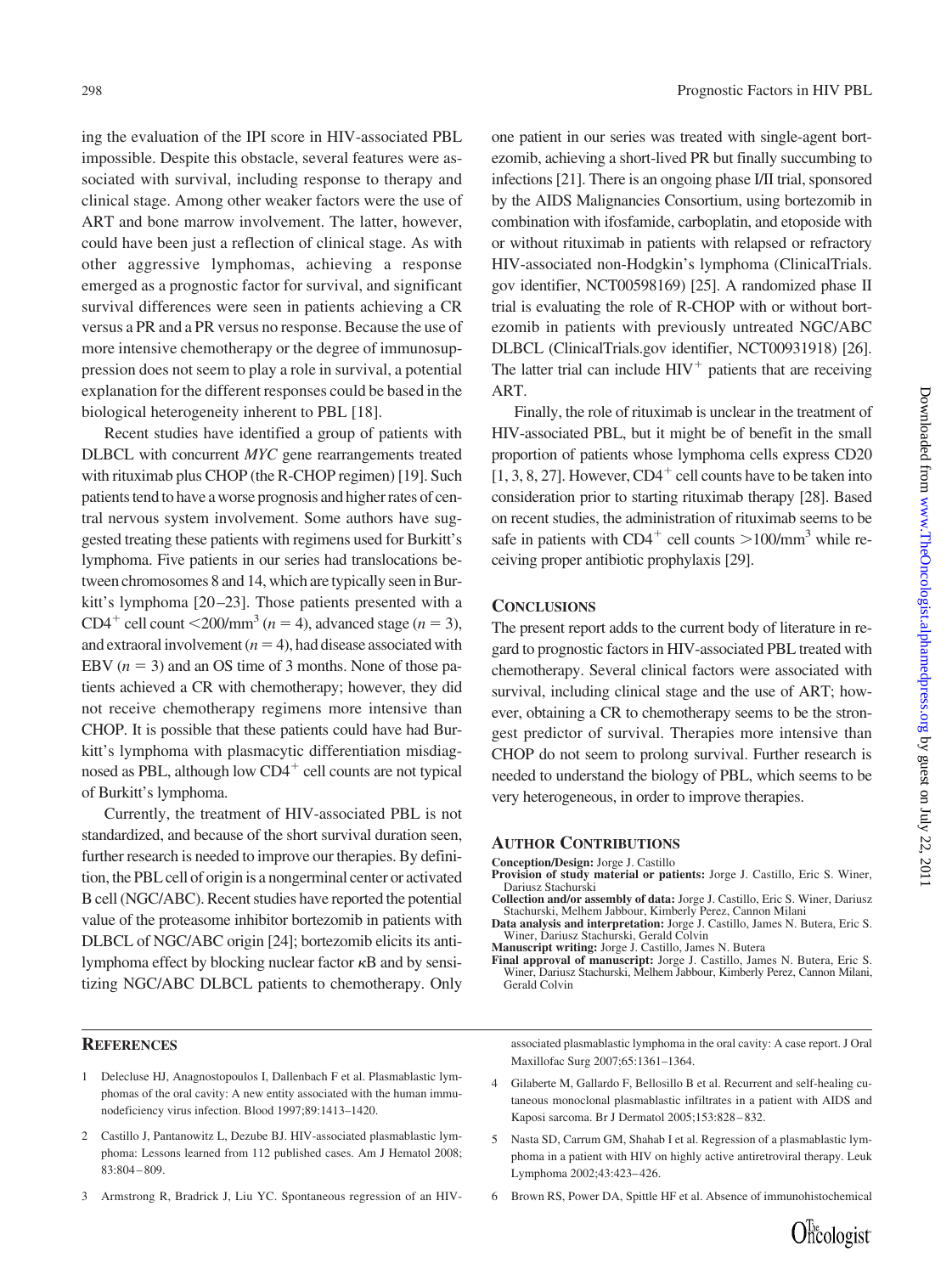evidence for human herpesvirus 8 (HHV8) in oral cavity plasmablastic lymphoma in an HIV-positive man. Clin Oncol (R Coll Radiol) 2000;12: 194.

- 7 Gaidano G, Cerri M, Capello D et al. Molecular histogenesis of plasmablastic lymphoma of the oral cavity. Br J Haematol 2002;119:622-628.
- 8 Lester R, Li C, Phillips P et al. Improved outcome of human immunodeficiency virus-associated plasmablastic lymphoma of the oral cavity in the era of highly active antiretroviral therapy: A report of two cases. Leuk Lymphoma 2004;45:1881–1885.
- 9 Ojanguren J, Collazos J, Martinez C et al. Epstein-Barr virus-related plasmablastic lymphomas arising from long-standing sacrococcygeal cysts in immunosuppressed patients. AIDS 2003;17:1582–1584.
- 10 Panos G, Karveli EA, Nikolatou O et al. Prolonged survival of an HIVinfected patient with plasmablastic lymphoma of the oral cavity. Am J Hematol 2007;82:761–765.
- 11 Mounier N, Spina M, Gabarre J et al. AIDS-related non-Hodgkin lymphoma: Final analysis of 485 patients treated with risk-adapted intensive chemotherapy. Blood 2006;107:3832–3840.
- 12 Bohlius J, Schmidlin K, Costagliola D et al.; Collaboration of Observational HIV Epidemiological Research Europe (COHERE) study group. Prognosis of HIV-associated non-Hodgkin lymphoma in patients starting combination antiretroviral therapy. AIDS 2009;23:2029 –2037.
- 13 Swerdlow S, Campo E, Harris N et al. WHO Classification of Tumours of the Haematopoietic and Lymphoid Tissues, Fourth Edition. Lyon, France: IARC, 2008:256 –257.
- 14 Adam P, Katzenberger T, Seeberger H et al. A case of a diffuse large B-cell lymphoma of plasmablastic type associated with the t(2;5)(p23;q35) chromosome translocation. Am J Surg Pathol 2003;27:1473–1476.
- 15 Rafaniello Raviele P, Pruneri G, Maiorano E. Plasmablastic lymphoma: A review. Oral Dis 2009;15:38 – 45.
- 16 Bower M, Gazzard B, Mandalia S et al. A prognostic index for systemic AIDS-related non-Hodgkin lymphoma treated in the era of highly active antiretroviral therapy. Ann Intern Med 2005;143:265–273.
- 17 Miralles P, Berenguer J, Ribera JM et al. Prognosis of AIDS-related systemic non-Hodgkin lymphoma treated with chemotherapy and highly active antiretroviral therapy depends exclusively on tumor-related factors. J Acquir Immune Defic Syndr 2007;44:167–173.
- 18 Chang CC, Zhou X, Taylor JJ et al. Genomic profiling of plasmablastic lymphoma using array comparative genomic hybridization (aCGH): Re-

vealing significant overlapping genomic lesions with diffuse large B-cell lymphoma. J Hematol Oncol 2009;2:47.

- 19 Savage KJ, Johnson NA, Ben-Neriah S et al. MYC gene rearrangements are associated with a poor prognosis in diffuse large B-cell lymphoma patients treated with R-CHOP chemotherapy. Blood 2009;114:3533–3537.
- 20 Bogusz AM, Seegmiller AC, Garcia R et al. Plasmablastic lymphomas with MYC/IgH rearrangement: Report of three cases and review of the literature. Am J Clin Pathol 2009;132:597– 605.
- 21 Bose P, Thompson C, Gandhi D et al. AIDS-related plasmablastic lymphoma with dramatic, early response to bortezomib. Eur J Haematol 2009; 82:490 – 492.
- 22 Dawson MA, Schwarer AP, McLean C et al. AIDS-related plasmablastic lymphoma of the oral cavity associated with an IGH/MYC translocation– treatment with autologous stem-cell transplantation in a patient with severe haemophilia-A. Haematologica 2007;92:e11-e12.
- 23 Yotsumoto M, Ichikawa N, Ueno M et al. CD20-negative CD138-positive leukemic large cell lymphoma with plasmablastic differentiation with an IgH/MYC translocation in an HIV-positive patient. Intern Med 2009;48: 559 –562.
- 24 Dunleavy K, Pittaluga S, Czuczman MS et al. Differential efficacy of bortezomib plus chemotherapy within molecular subtypes of diffuse large Bcell lymphoma. Blood 2009;113:6069 – 6076.
- 25 ClinicalTrials.gov. Bortezomib, ifosfamide, carboplatin, and etoposide, with or without rituximab, in treating patients with relapsed or refractory AIDS-related non-Hodgkinlymphoma. Available at http://www.clinicaltrials. gov, accessed February 11, 2010.
- 26 ClinicalTrials.gov. Study to assess the effectiveness of RCHOP with or without VELCADE in previously untreated non-germinal center B-celllike diffuse large B-cell lymphoma patients. Available at http://www. clinicaltrials.gov, accessed February 11, 2010.
- 27 Flaitz CM, Nichols CM, Walling DM et al. Plasmablastic lymphoma: An HIV-associated entity with primary oral manifestations. Oral Oncol 2002; 38:96 –102.
- 28 Kaplan LD, Lee JY, Ambinder RF et al. Rituximab does not improve clinical outcome in a randomized phase 3 trial of CHOP with or without rituximab in patients with HIV-associated non-Hodgkin lymphoma: AIDS-Malignancies Consortium Trial 010. Blood 2005;106:1538 –1543.
- 29 Boué F, Gabarre J, Gisselbrecht C et al. Phase II trial of CHOP plus rituximab in patients with HIV-associated non-Hodgkin's lymphoma. J Clin Oncol 2006;24:4123– 4128.